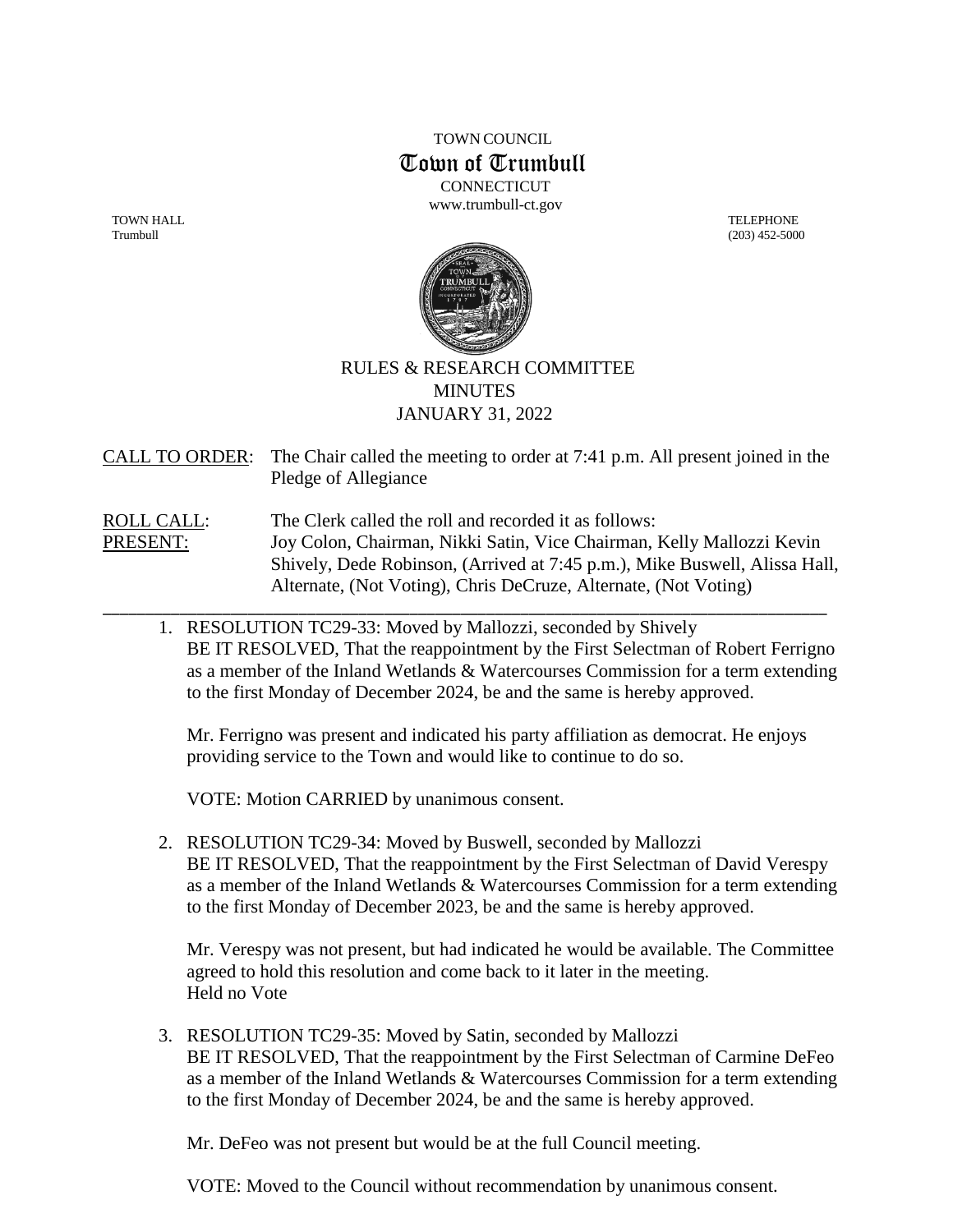4. RESOLUTION TC29-36: Moved by Colon, seconded by Shively BE IT RESOLVED, That the reappointment by the First Selectman of Joseph Gaudiano as a member of the Golf Course Commission for a term extending to the first Monday of December 2024, be and the same is hereby approved.

Joseph Gaudiano was present and indicated his party affiliation as democrat. He has served this commission for three years, both as Vice-Chair and Finance Chair.

VOTE: Motion CARRIED by unanimous consent.

5. RESOLUTION TC29-37: Moved by Shively, seconded by Satin BE IT RESOLVED, That the reappointment by the First Selectman of Michelle Dowling as a member of the Golf Course Commission for a term extending to the first Monday of December 2024, be and the same is hereby approved.

Ms. Dowling was present and indicated her party affiliation as unaffiliated. She joined the commission two years ago. It has been a great experience and would like to continue to serve.

VOTE: Motion CARRIED by unanimous consent.

6. RESOLUTION TC29-38: Moved by Mallozzi, seconded by Shively BE IT RESOLVED, That the appointment by the First Selectman of David Galla as a member of the Golf Course Commission for a term extending to the first Monday of December 2022, be and the same is hereby approved.

Mr. Galla was present and indicated his party affiliation as democrat. This is his second term on the commission and is happy to be part of the Town of Trumbull and would love to help move the Golf Commission forward.

VOTE: Motion CARRIED by unanimous consent.

7. RESOLUTION TC29-39: Moved by Buswell, seconded by Mallozzi BE IT RESOLVED, That the appointment by the First Selectman of Nathan Moyer as a member of the Golf Course Commission for a term extending to the first Monday of December 2024, be and the same is hereby approved.

Mr. Moyer was present and indicated his party affiliation as republican, he is passionate about golf and wants to help with the course in general and make it better for Trumbull and maybe get some tournaments there.

VOTE: Motion CARRIED by unanimous consent.

8. RESOLUTION TC29-41: Moved by Shively, seconded by Satin BE IT RESOLVED, That Joseph Rescsanski, be and the same is hereby reappointed as an Alternate member of the Zoning Board of Appeals for a term extending to the first Monday in December 2024.

Mr. Rescsanski was not present.